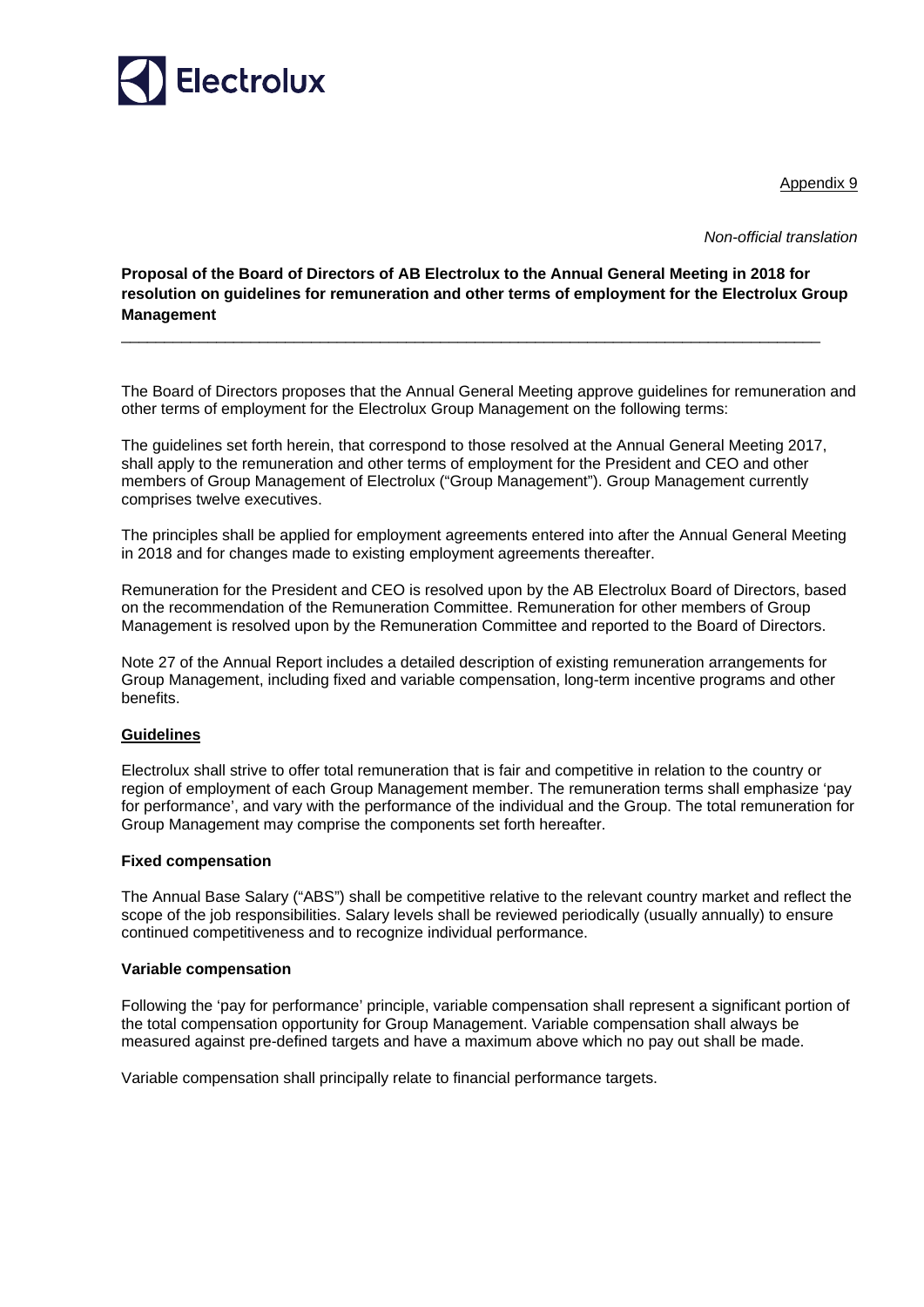

Non-financial targets may also be used in order to strengthen the focus on delivering on the Group's strategic plans. The targets shall be specific, clear, measurable and time bound and be determined by the Board of Directors.

# *Short Term Incentive (STI)*

Group Management members shall participate in an STI (short term incentive) plan under which they may receive variable compensation. The objectives in the STI plan shall mainly be financial. These shall be set based on annual financial performance of the Group and, for the sector heads, of the sector for which the Group Management member is responsible.

The maximum STI entitlements shall be dependent on job position and may amount up to a maximum of 100 per cent of ABS. Reflecting current market conditions, the STI entitlement for Group Management members in the U.S. may amount up to a maximum of 150 per cent of ABS if the maximum performance level is reached.

STI payments for 2018 are estimated<sup>1</sup> to range between no payout at minimum level and SEK 65m (excluding social costs) at maximum level.

## *Long Term Incentive (LTI)*

Each year, the Board of Directors will evaluate whether or not a long-term incentive program shall be proposed to the General Meeting. Long-term incentive programs shall always be designed with the aim to further enhance the common interest of participating employees and Electrolux shareholders of a good long-term development for Electrolux.

The costs for the LTI program proposed for 2018 are estimated<sup>2</sup> to SEK 461m (including social costs) at maximum level. For information on the proposed LTI program, please refer to the Board's separate proposal.

### *Extraordinary arrangements*

Other variable compensation may be approved in extraordinary circumstances under the conditions that such extraordinary arrangement, in addition to the target requirements set out above, is made for recruitment or retention purposes, is agreed on an individual basis, does not exceed three (3) times the ABS and is earned and/or paid out in installments over a minimum period of two (2) years.

Costs for extraordinary arrangements during 2017 amounts to approximately SEK 3.2m. Costs for extraordinary arrangements which have not yet been paid out are currently estimated to approximately SEK 3.2m.

### **Pension and Benefits**

-

Old age pension, disability benefits and medical benefits shall be designed to reflect home country practices and requirements. When possible, pension plans shall be based on defined contribution. In individual cases, depending on tax and/or social security legislation to which the individual is subject, other schemes and mechanisms for pension benefits may be approved.

Other benefits may be provided on individual level or to the entire Group Management. These benefits shall not constitute a material portion of total remuneration.

<sup>&</sup>lt;sup>1</sup> Estimation made on the assumption that Group Management is unchanged.

<sup>&</sup>lt;sup>2</sup> See footnote 1 above.